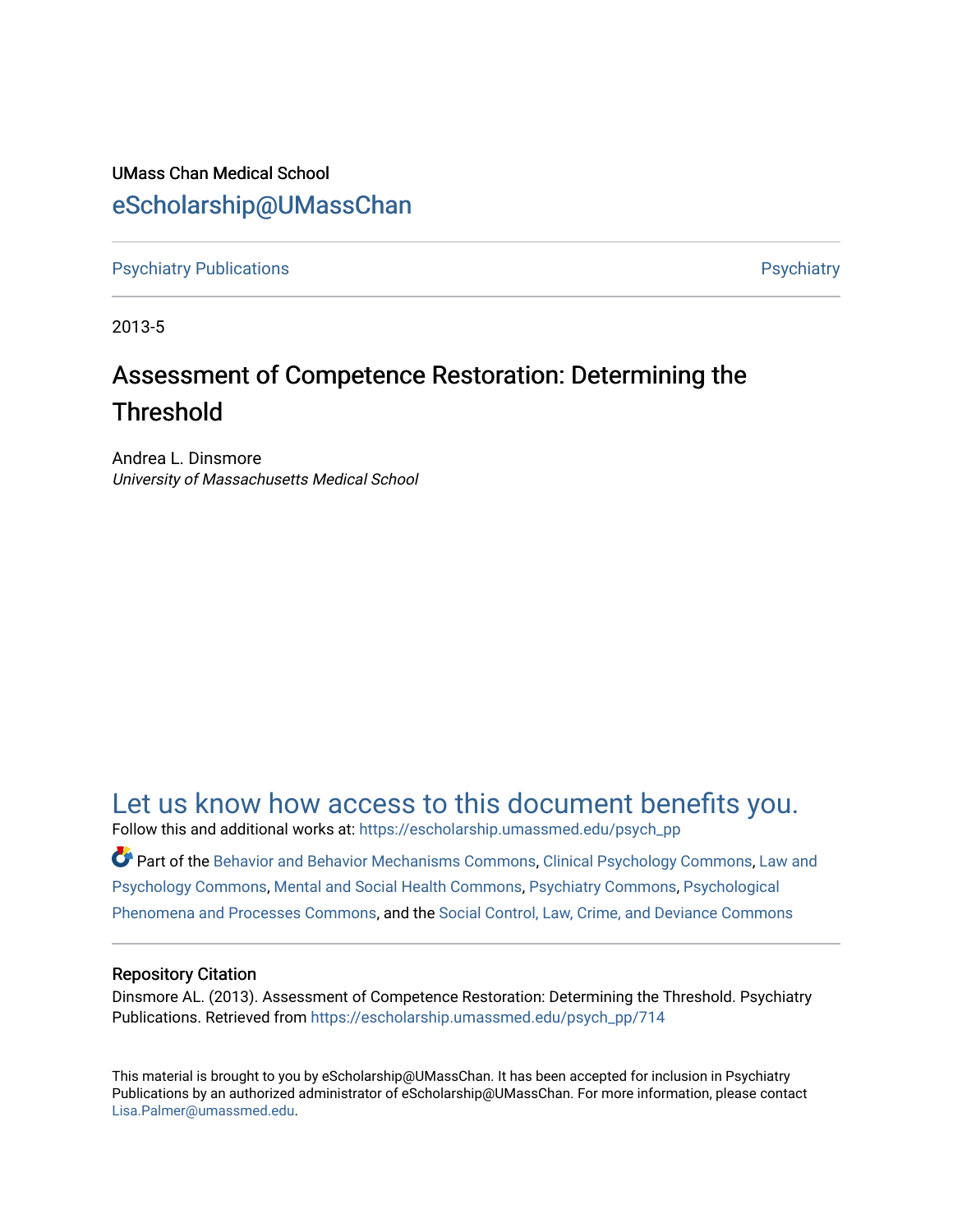Assessment of Competence Restoration: Determining the Threshold

Andrea Dinsmore, PsyD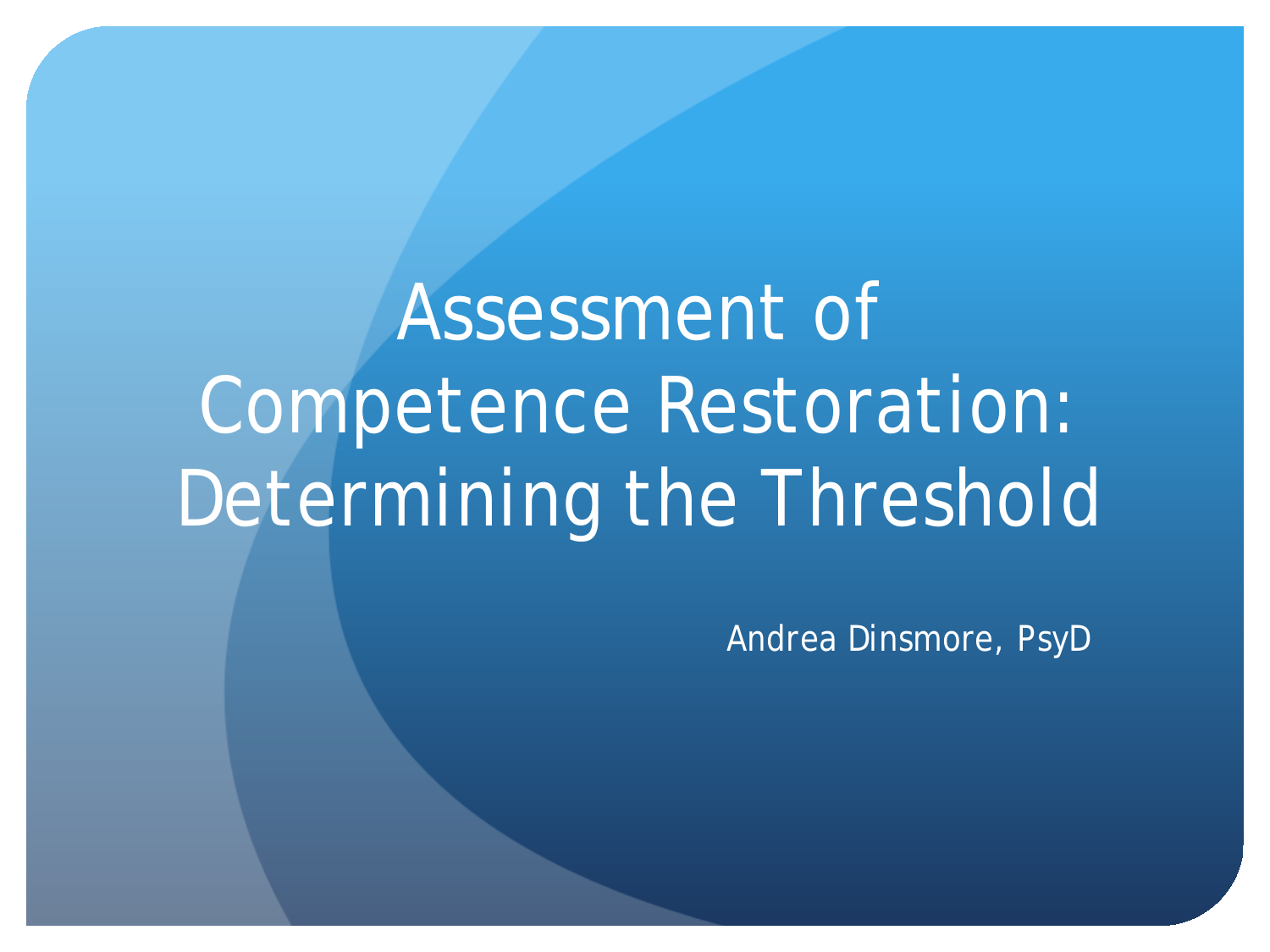# **Disclosure**

• I have no actual or potential conflict of interest in relation to this program/presentation.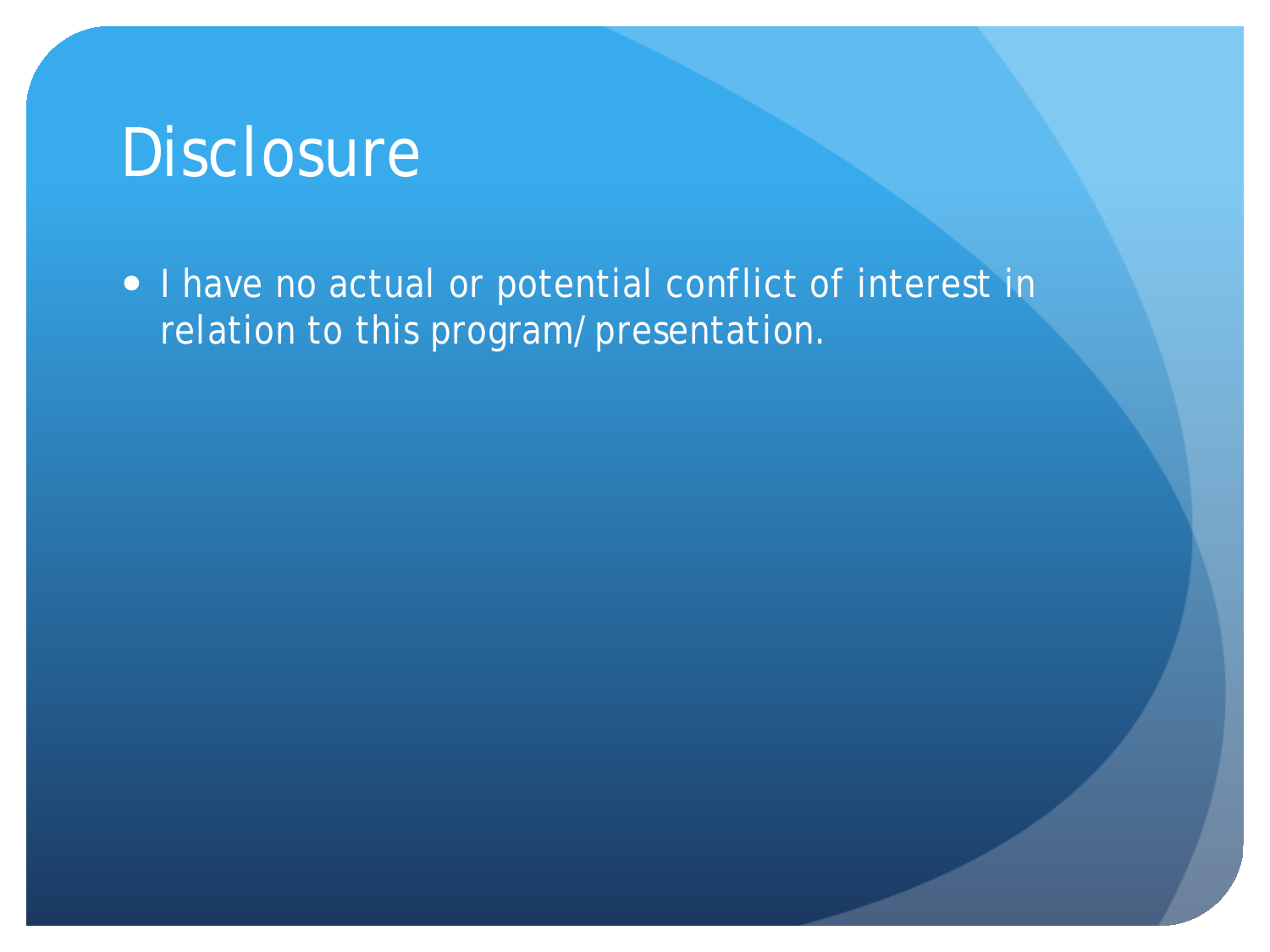# Objectives

- Legal Precedent
- Research Basis
- Case Presentation
- Discussion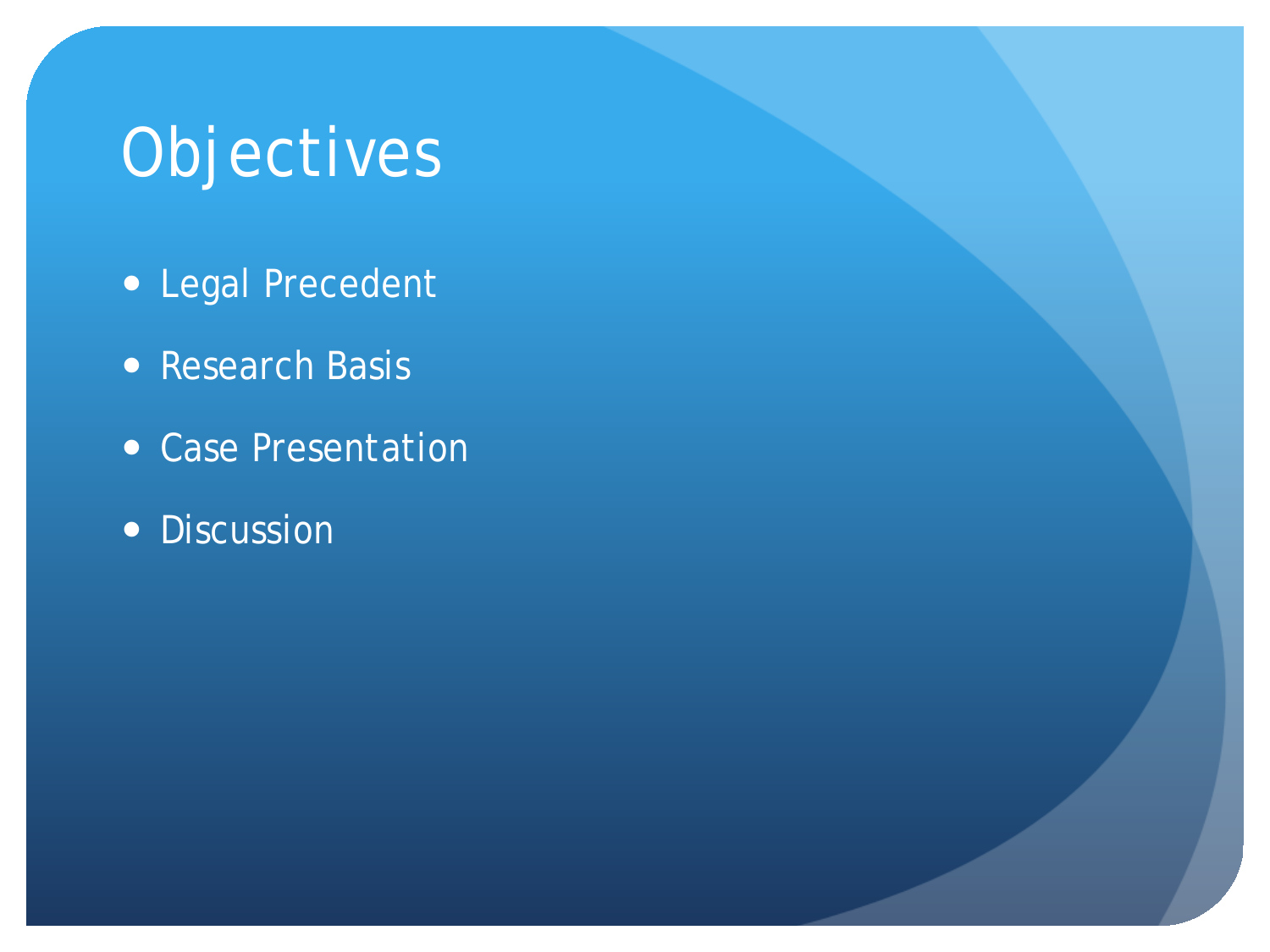#### Legal Precedent

• In courts of the Commonwealth of Massachusetts, a defendant is found competent to stand trial if he has sufficient present ability to consult with his lawyer with a reasonable degree of rational understanding, and if he has a rational as well as factual understanding of the proceedings against him (Commonwealth v. Vailes, 1971)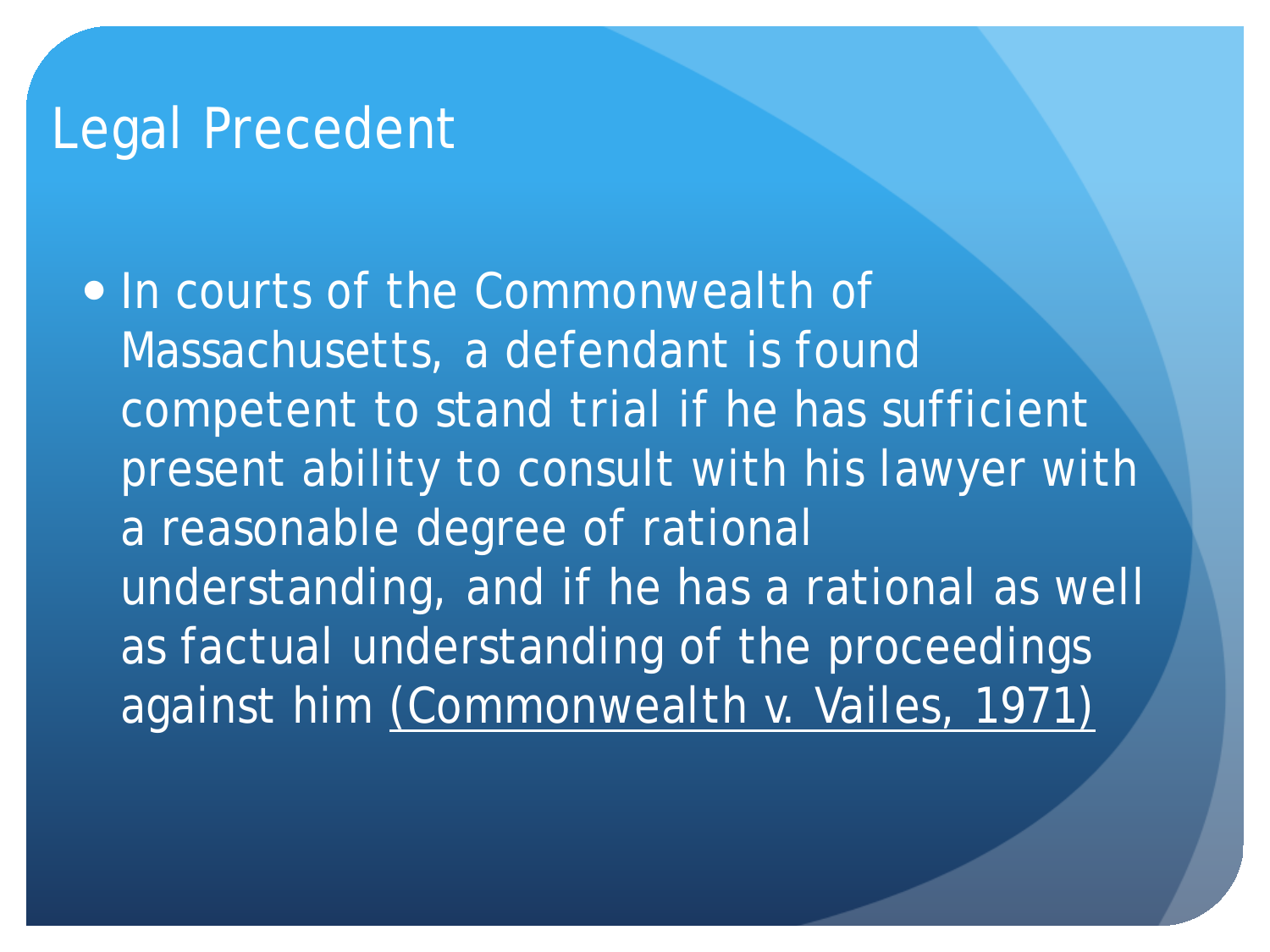### Problematic Results

• Thousands of indeterminate hospitalizations

• Surplus of patients requiring services that state hospitals and forensic mental health centers were not capable of providing

• Drain on financial resources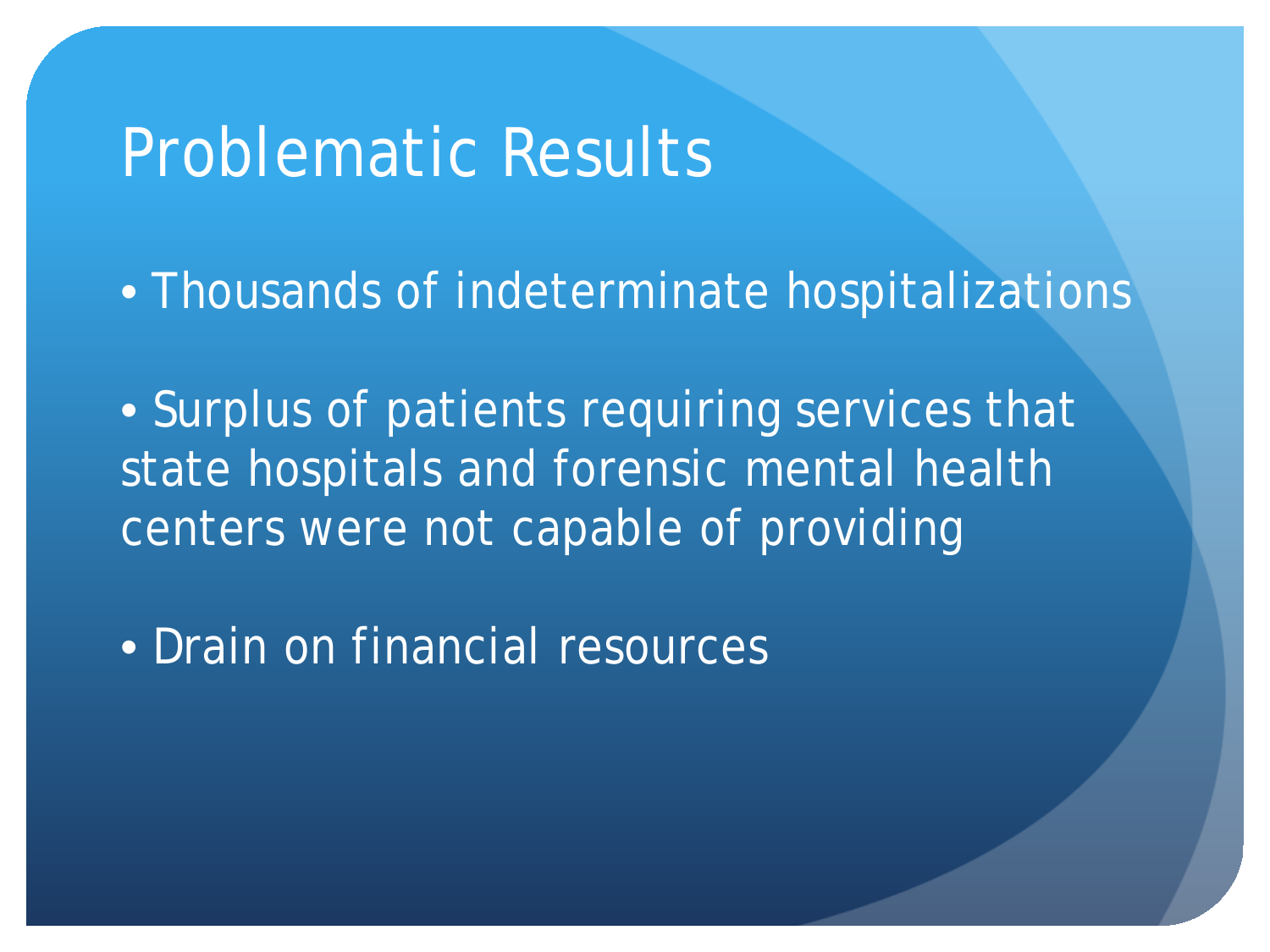#### United States Supreme Court Ruling

#### *Jackson v. Indiana* (1972)

- Violation of due process and equal protection
- No commitment solely for incompetence
- Reasonable period of time
- If no probability exists:
	- Civil commitment
	- Release

#### • Massachusetts Application

 M.G.L. Ch. 123 S. 16(f) states that the period of confinement shall be one half of the potential maximum sentence for the charge(s).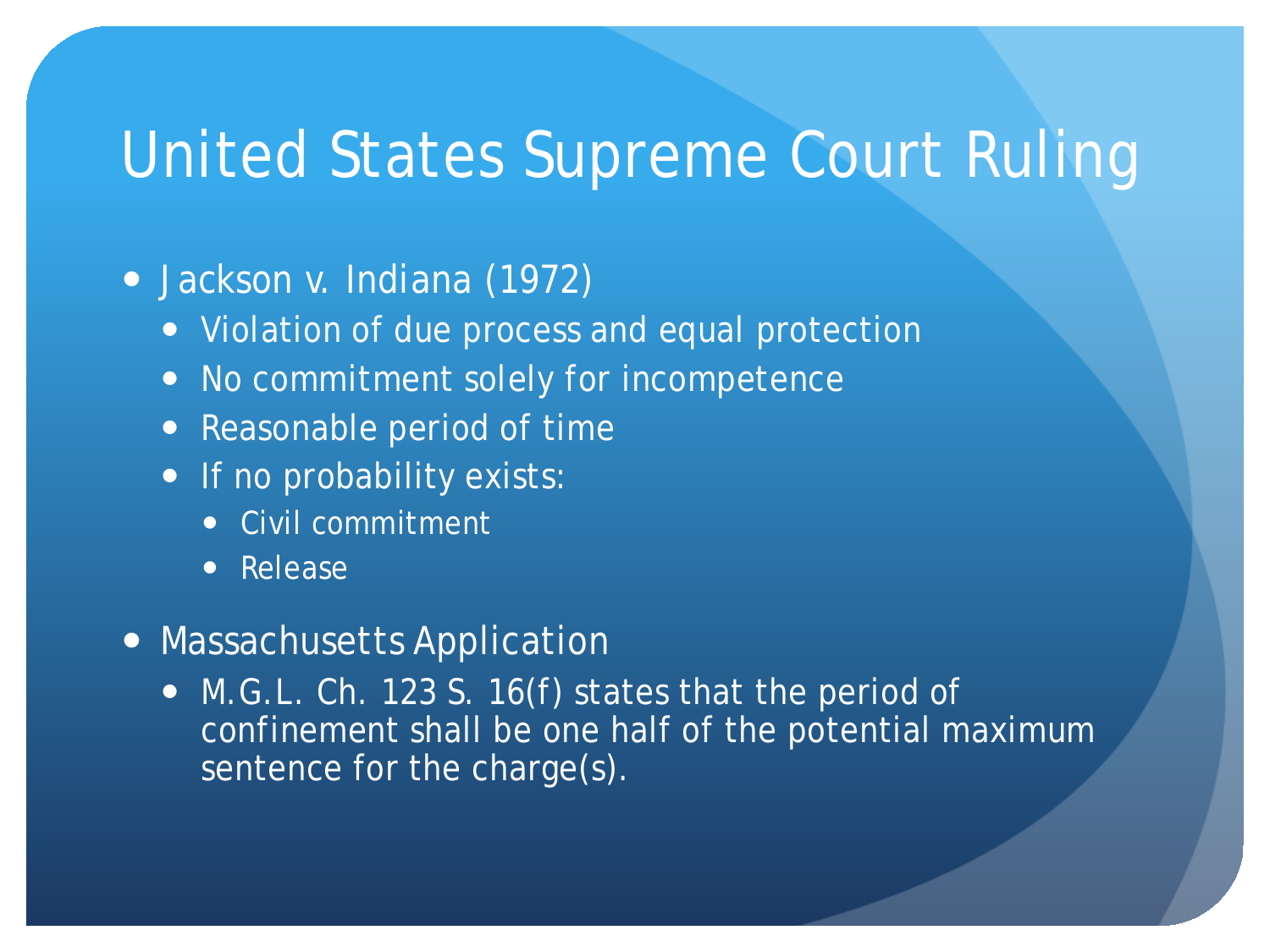# Importance of Competence Restoration Opinion

**• Financially taxing** Potential conflict • Due Process Equal protection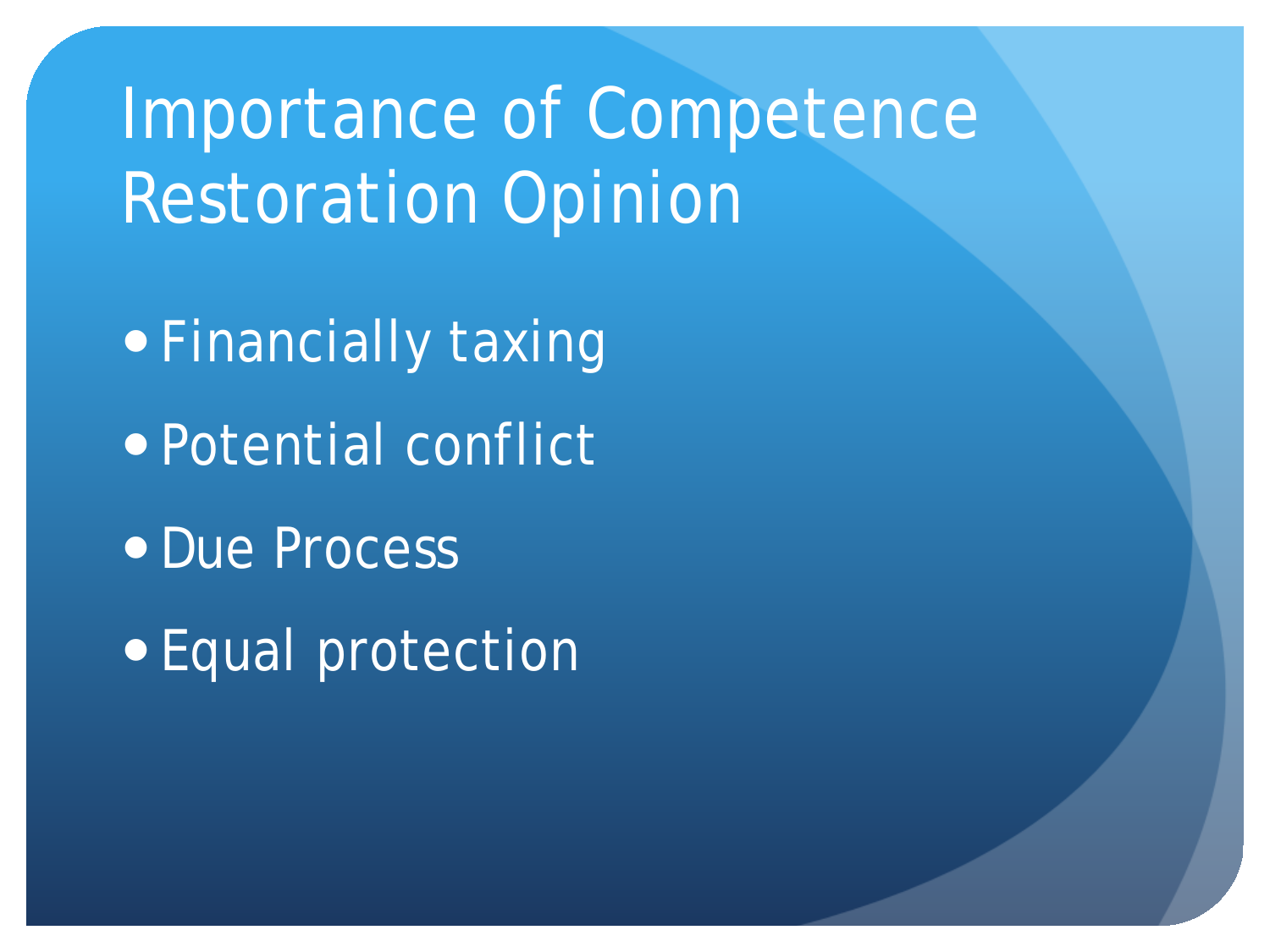## Competence Restoration Research

- Predicted Restorable to Competent
	- No prior mental health history
	- Violent crime
	- Serious, violent criminal history
	- Non-psychotic Disorder
	- **.** Charge of Murder
- Predicted Not Restorable to Competent
	- Extensive, complicated psychiatric histories
	- Older age (mean of 42 vs. 33)
	- Understanding of criminal justice process
	- Less prior convictions
	- More organic/intellectual disorders

*Hubbard, Zapf, and Ronan (2003) Warren, Fitch, Dietz, and Rosenfeld (1991)*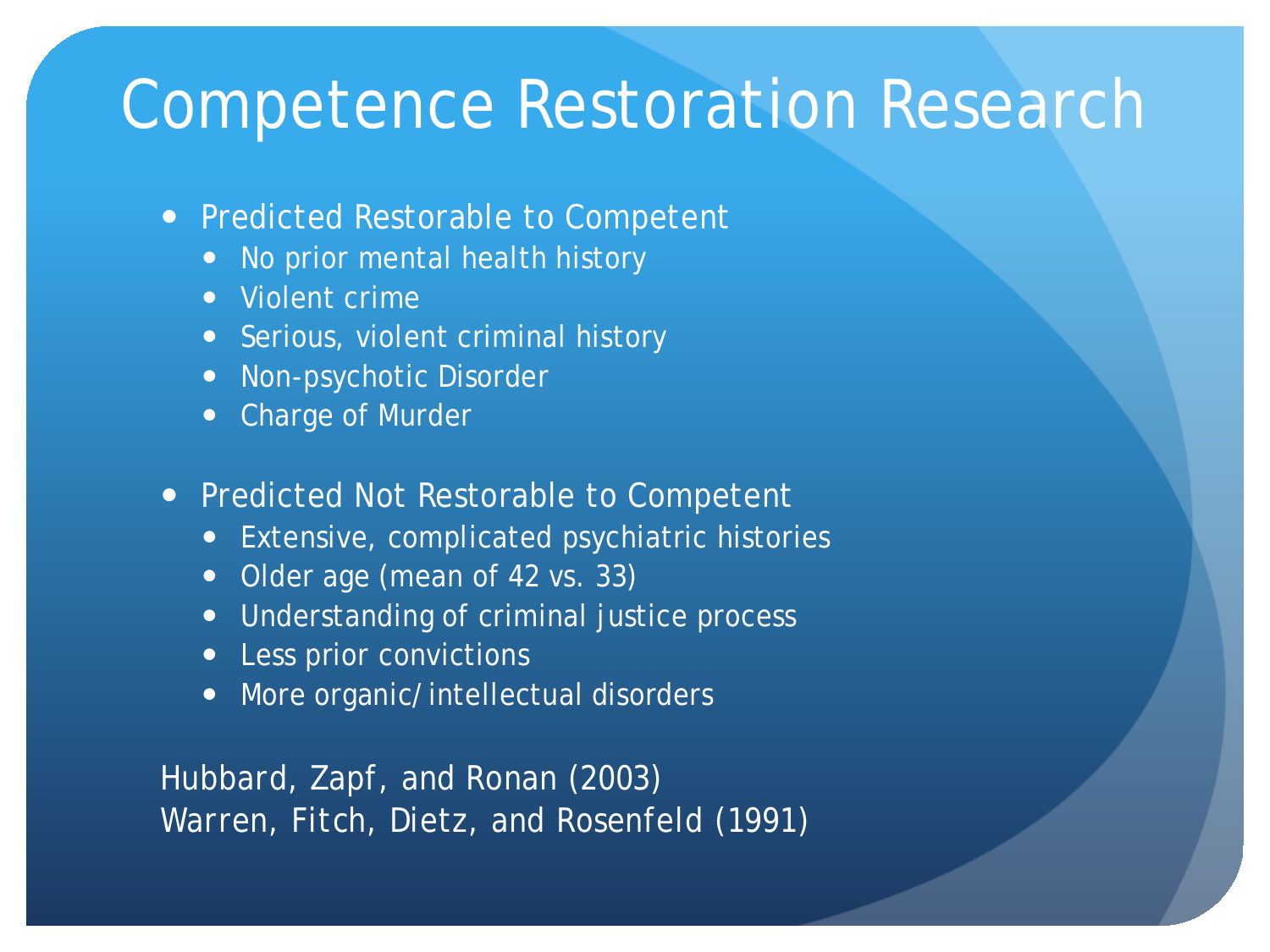### Competence Restoration Research

Variables of Defendants Restored to Competent

- No diagnosis of Schizophrenia
- No prior history of incarceration
- History of criminality
- History of substance abuse
- **•** Personality Disorders
- **•** Female Gender
- Mood Disorder

*Rhodenhauser & Khamis (1988) Nicolson, Barnard, Robbins, and Hankins (1994) Mossman (2007) Morris and Parker (2008) Colwell and Gianesini (2011)*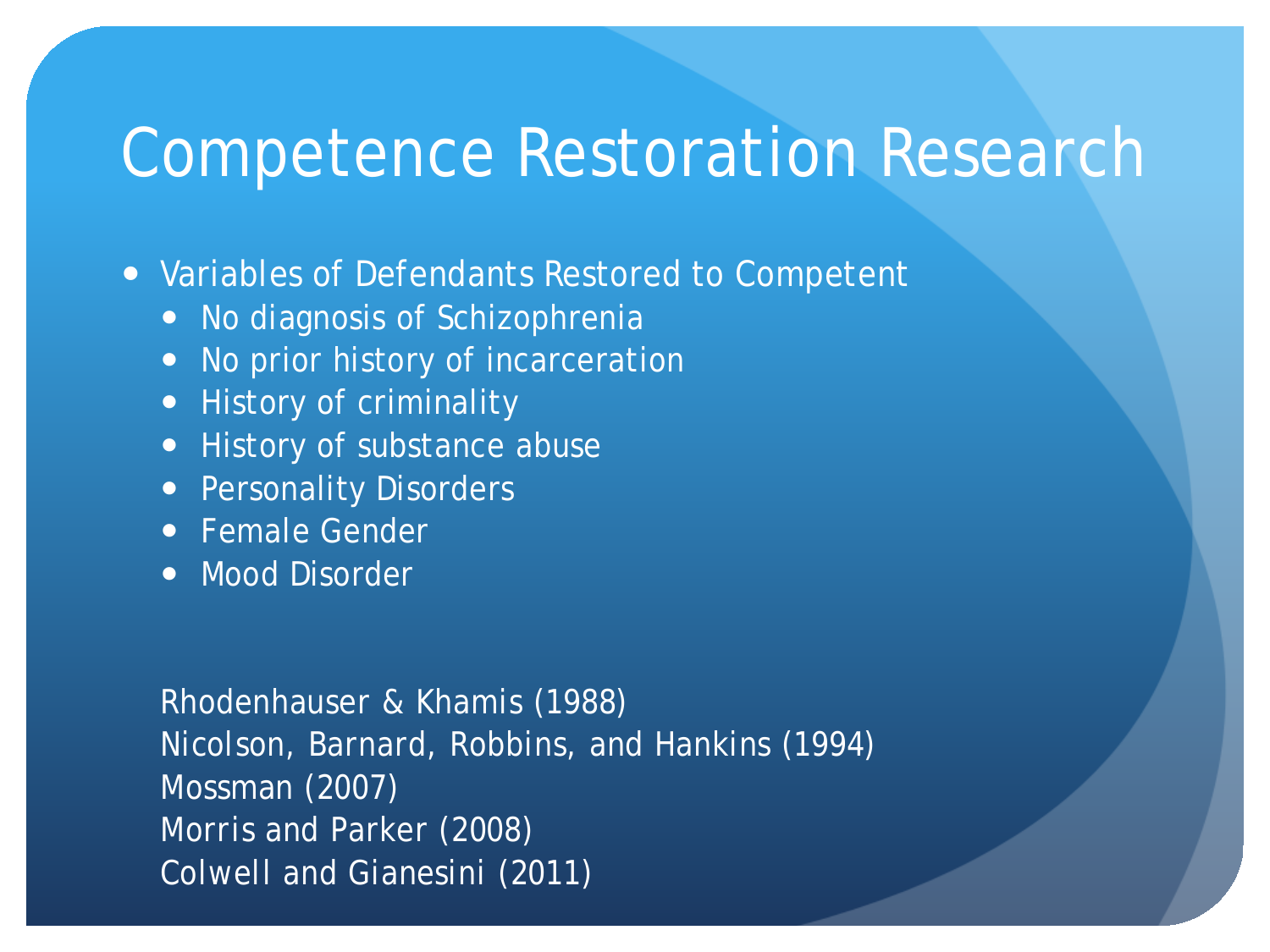## Competence Restoration Research

- **Variables of Defendants Not Restored to Competent** 
	- Greater impairment in psycholegal ability
	- Severe psychopathology
	- Presence of psychotic disorder
	- **•** Mental Retardation
	- Comorbid Mental Retardation and Mental Illness
	- Prior state hospitalization
	- **•** Treatment resistant Schizophrenia
	- Prior findings of Incompetent to Stand Trial
	- Prescribed more medications
	- Low GAF

*Rhodenhauser & Khamis (1988) Nicolson, Barnard, Robbins, and Hankins (1994) Mossman (2007) Morris and Parker (2008) Colwell and Gianesini (2011)*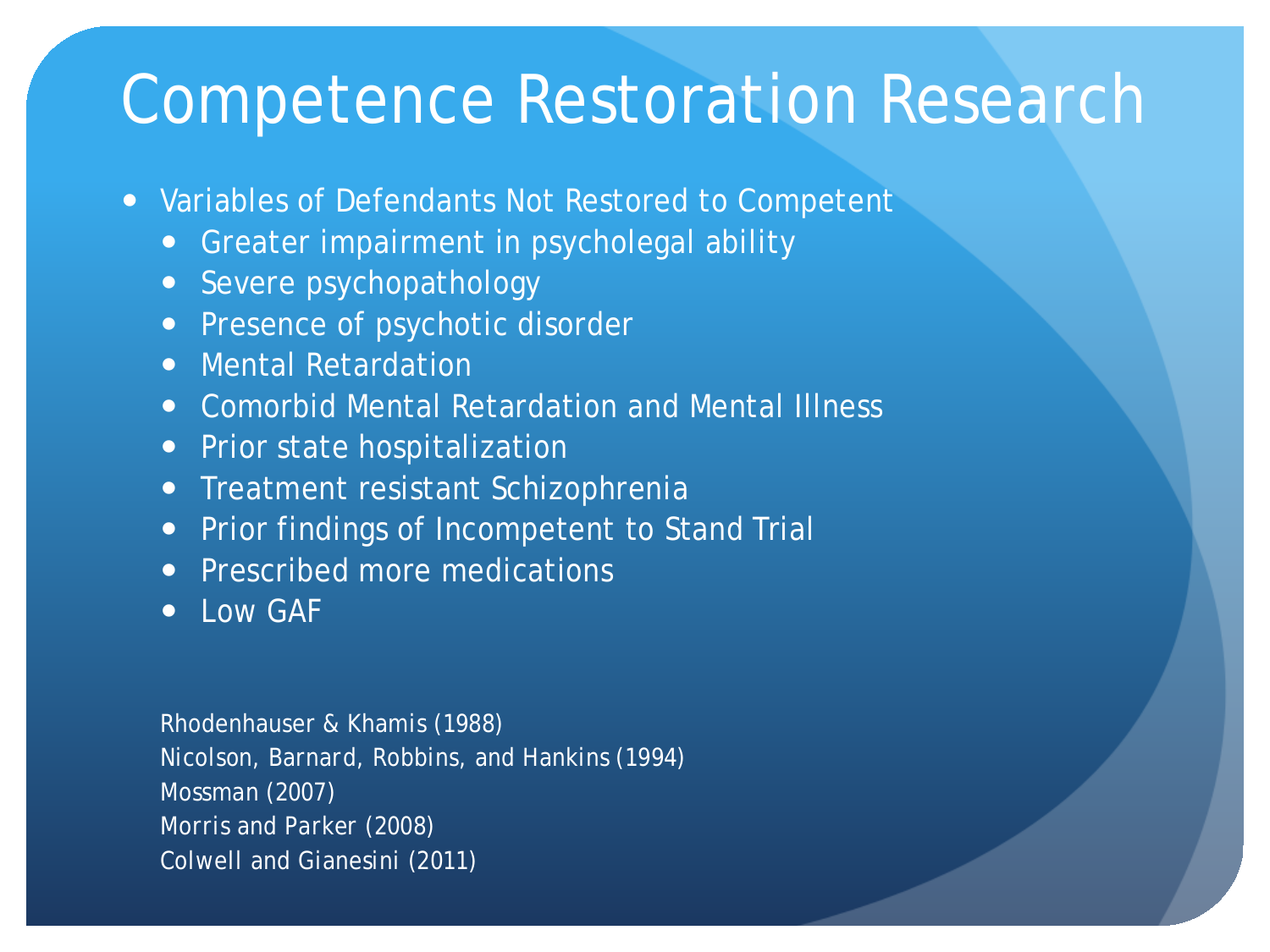# Programs for Competence Restoration

- Focus of treatment is symptom reduction and education
- Medication
	- The U.S. Supreme Court held in *Sell v. United States (2003)* that antipsychotic drugs could be administered against a defendant's wishes for the purpose of restoring competency, but only in rare, limited circumstances.
- Many programs (CompKit, Slater Method)
	- Psychoeducational and legal curriculum
	- Physical courtroom maps
	- Demonstrative videos
	- Role-playing
	- Mock trials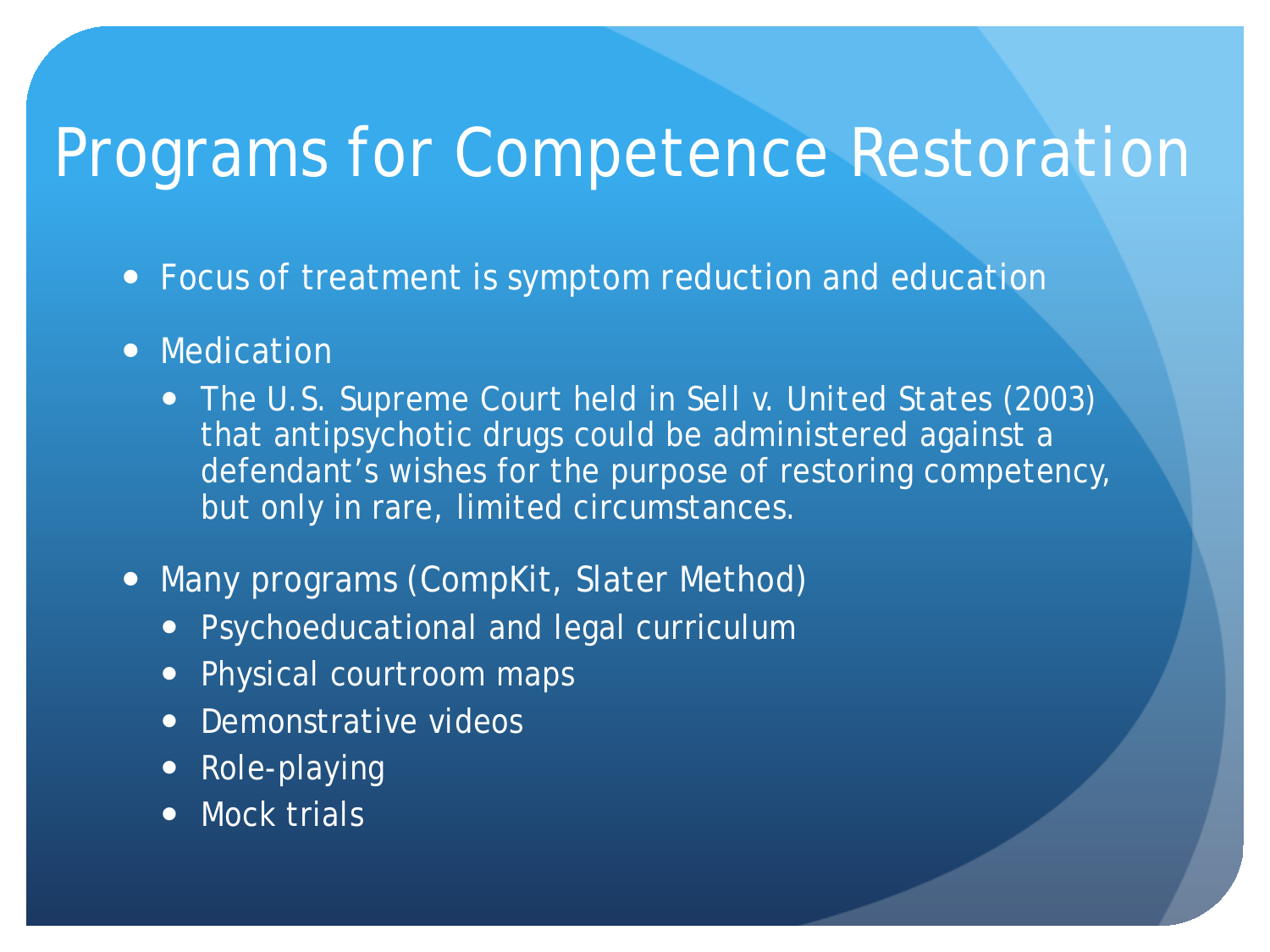#### Mr. Jones

- 38-year-old African American Male
- Homeless prior to admission
- Third admission to Bridgewater State Hospital
	- 1993 18(a) from Suffolk County HOC for assaultive behavior in the context of paranoia and hallucinations
	- 2002- 18(a) from Suffolk County Jail for paranoia, assaultiveness, and bizarre behavior
- Charged with Open and Gross Lewdness
	- **•** Exposed genitals to two young boys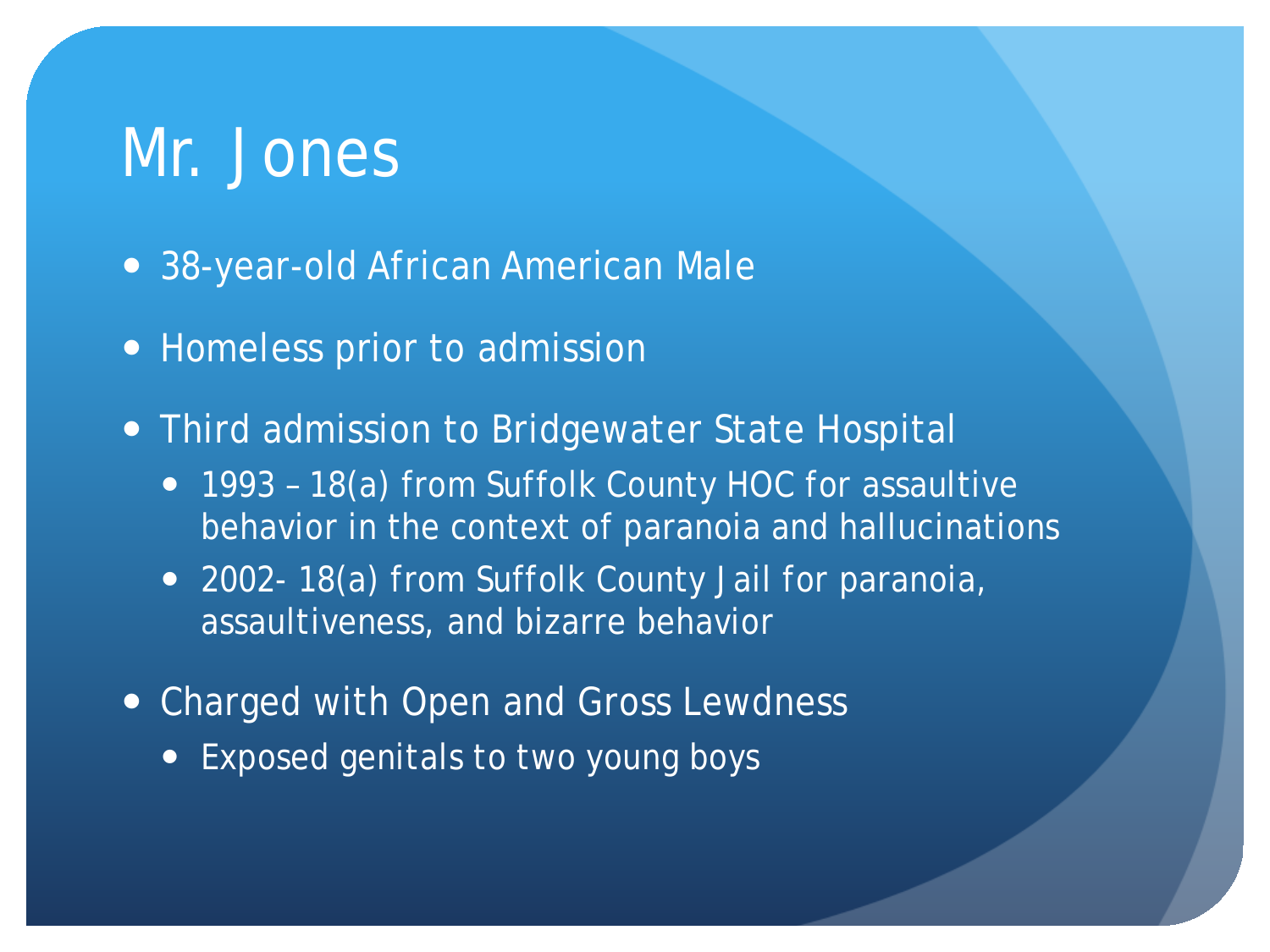## Relevant History

- Early development unremarkable
- Limited employment
- Difficulties in school, completed 10<sup>th</sup> grade
- One head injury from fight in jail, no LOC
- Substance Use
	- Prior use of marijuana and alcohol
- Cognitive Deficits
	- IQ assessed as Mild Mental Retardation
	- Neurological workup revealed brain damage
	- Neuropsychological assessment revealed significant deficits in memory, verbal fluidity, and processing speed
	- Unable to read or write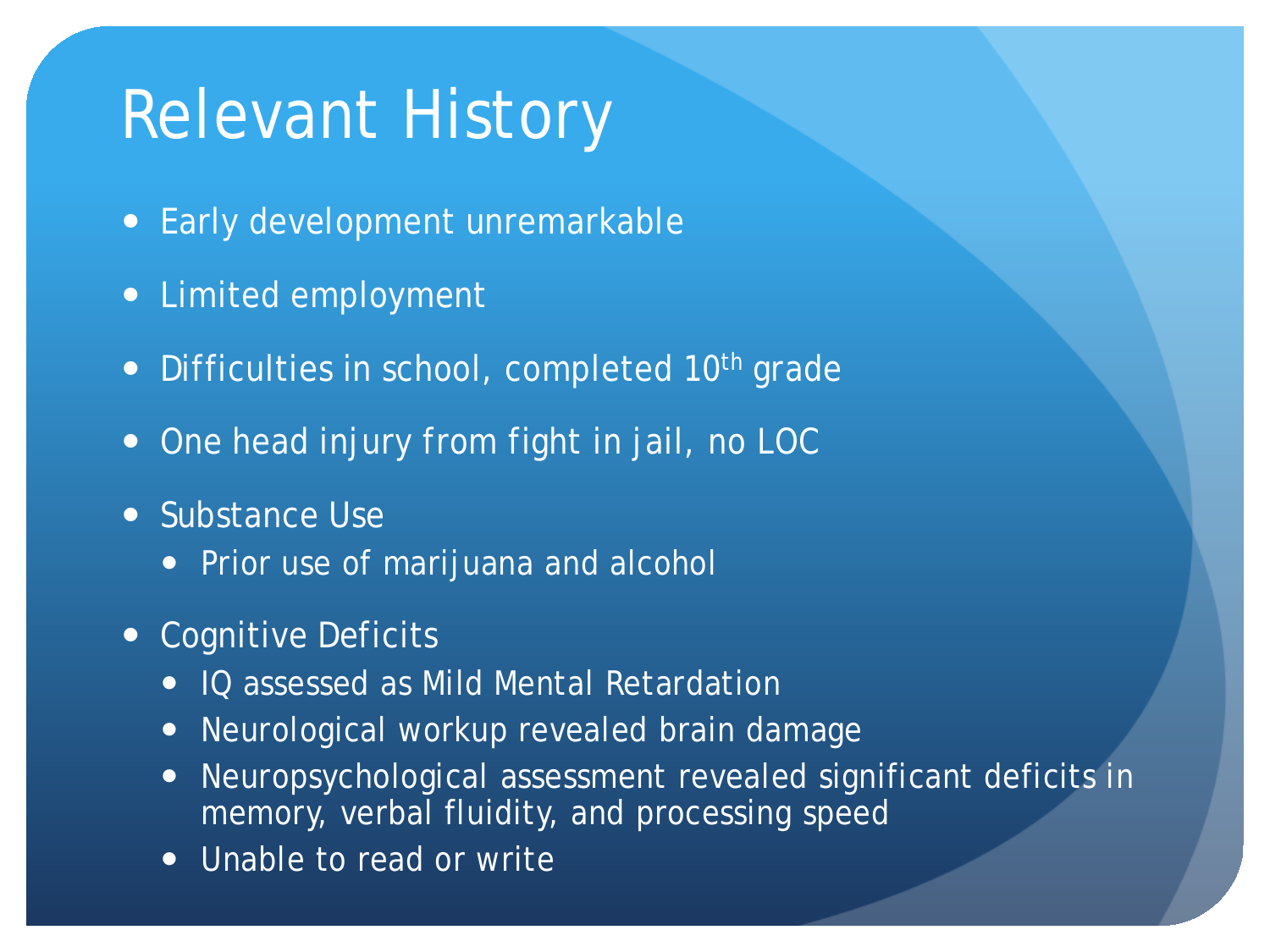# Psychiatric History

- Symptomatic since 1993, Rogers in 1994
- Diagnosed with Schizophrenia, Paranoid Type
- Over 30 hospitalizations in over 20 years
- Treatment with many antipsychotic and mood stabilizing medications; Typically noncompliant
- Found Incompetent to Stand Trial in 1994 and 2008
- Symptoms Include:
	- Delusional beliefs, magical thinking, pressure speech, in appropriate laughter, auditory and visual hallucinations, inappropriate affect, bizarre behavior, paranoia regarding conspiracies against him, men making homosexual advances toward him, people trying to infect him with diseases, people stealing from him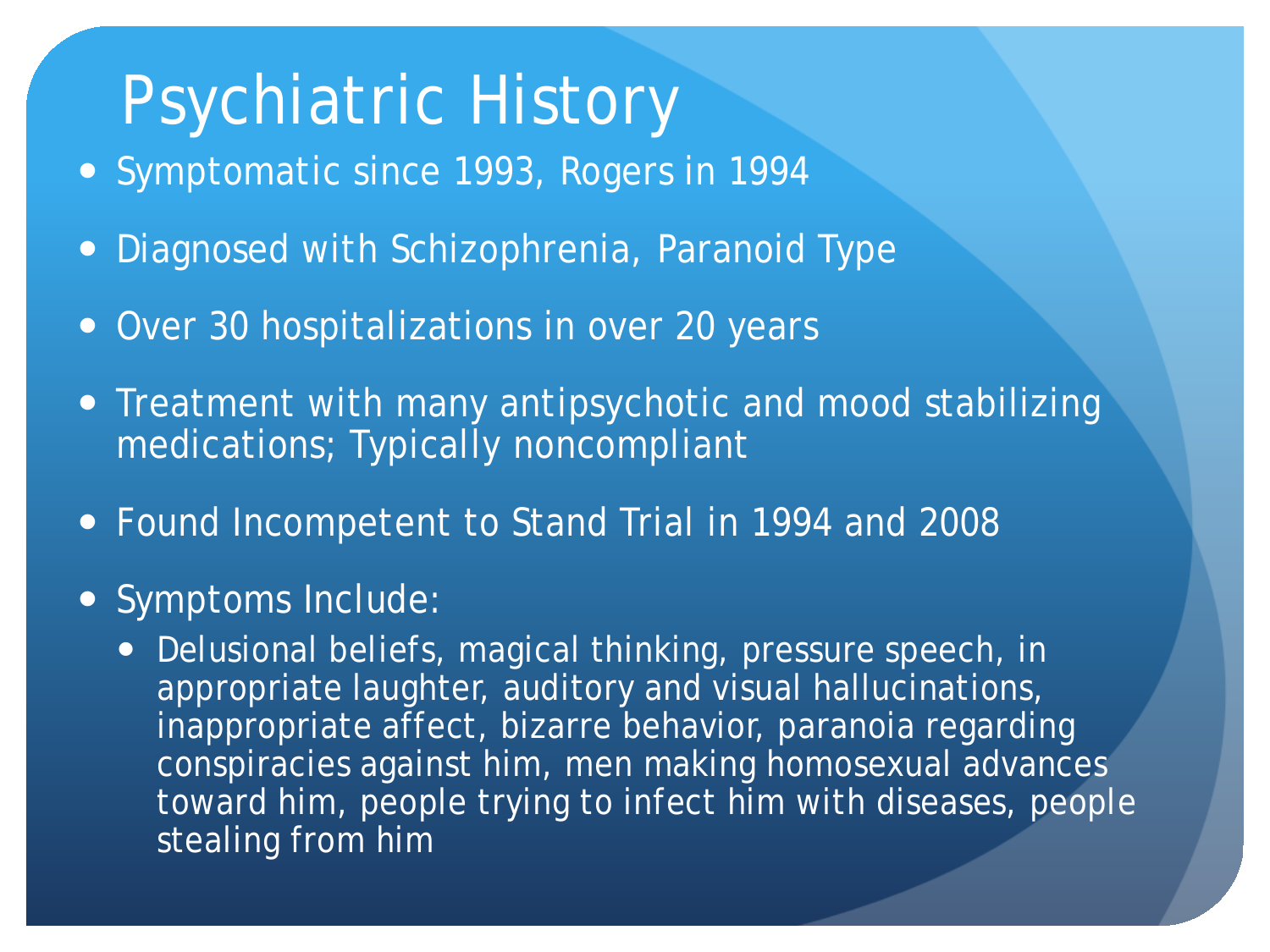# Criminal History

- Twelve charges since 1993
	- Possession of a Firearm, Discharging a Firearm
	- Assault with a Dangerous Weapon
	- Assault & Battery
	- Trespassing
	- **.** Disorderly Conduct
	- Open & Gross Lewdness
- Served several 1 3 year sentences
- MIPSB Evaluation inconclusive unclear how psychotic symptoms impacted sexually inappropriate behavior
- Approximately 25 assaults at nearly every hospital or group home due to paranoia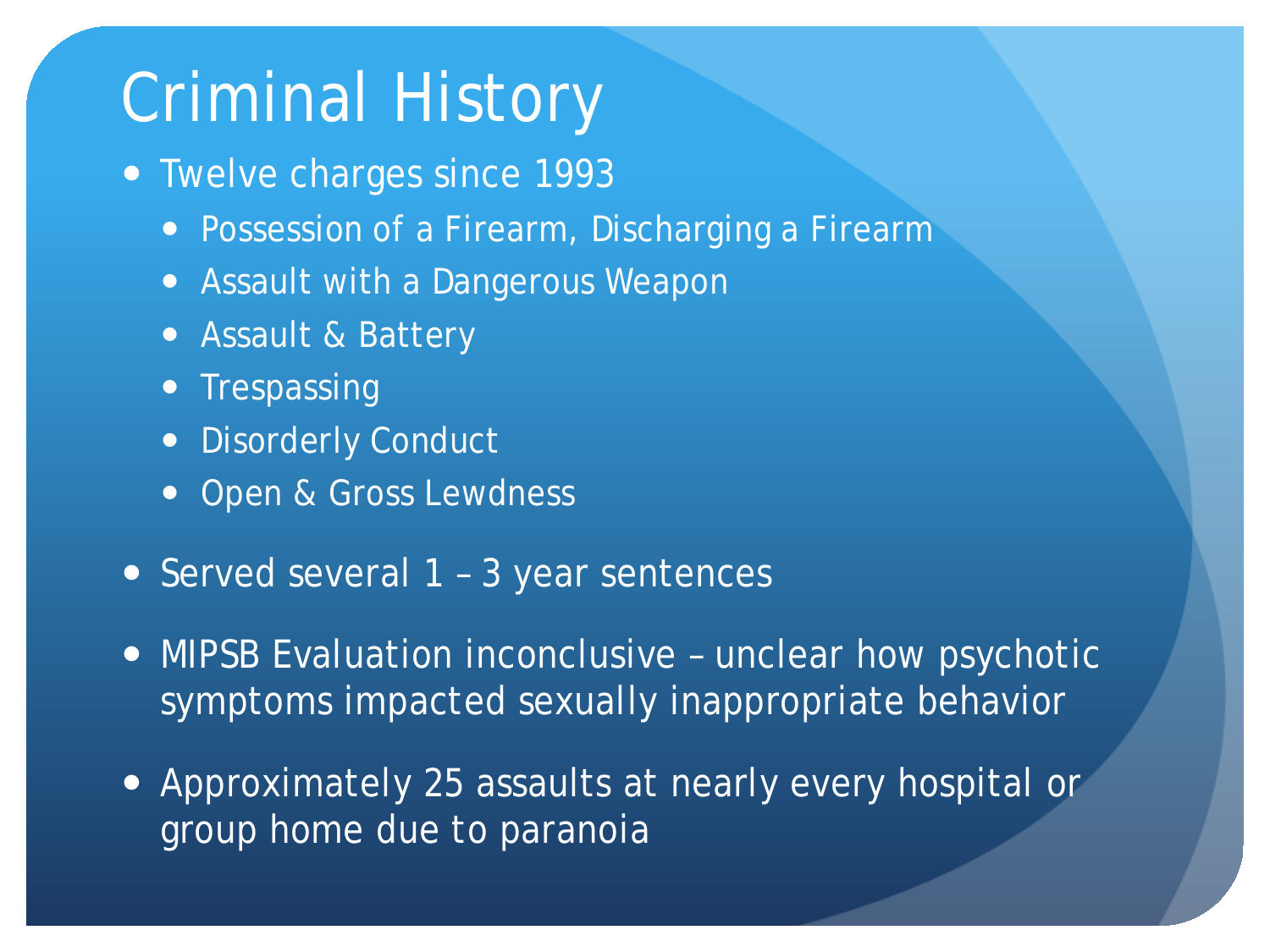# Clinical Presentation

- **Somewhat Cooperative**
- Agitated, Easily angered
- Loud, mumbling at times
- Tangential, rapid, unfocused
- Disorganized speech, Neologisms, Echolalia
- Responding to internal stimuli
- Denied suicidal and homicidal ideation
- Transferred to Max Unit following assault on peer who he believed had broken into his room at night and stolen from him
- Compliant with medications since admission
	- Valproic Acid, 500mg
	- Haloperidol Lactate, Intramuscular 10mg PRN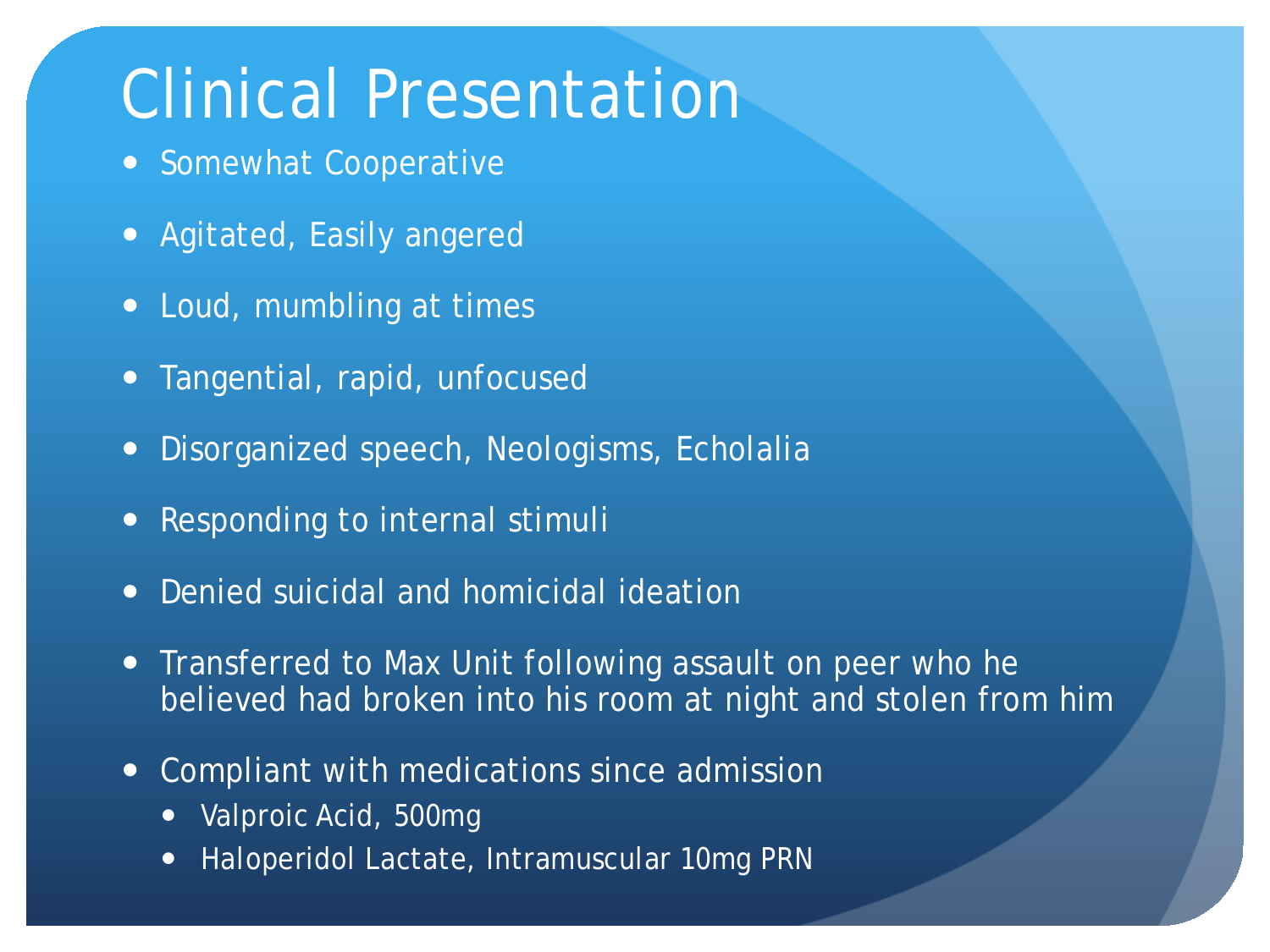#### Competence Deficits

- Basic understanding of charges, court process, and roles of participants in court, but not adequate
- Able to converse minimally with attorney
- Unable to understand circumstances of evaluation, potential plea options, defense strategies, and sentencing possibilities
- Did not benefit from education or repetition
- Reported he could not work with attorney due to belief that attorney "works for DMH" and was not trustworthy
- **Difficulty participating in mutual conversation**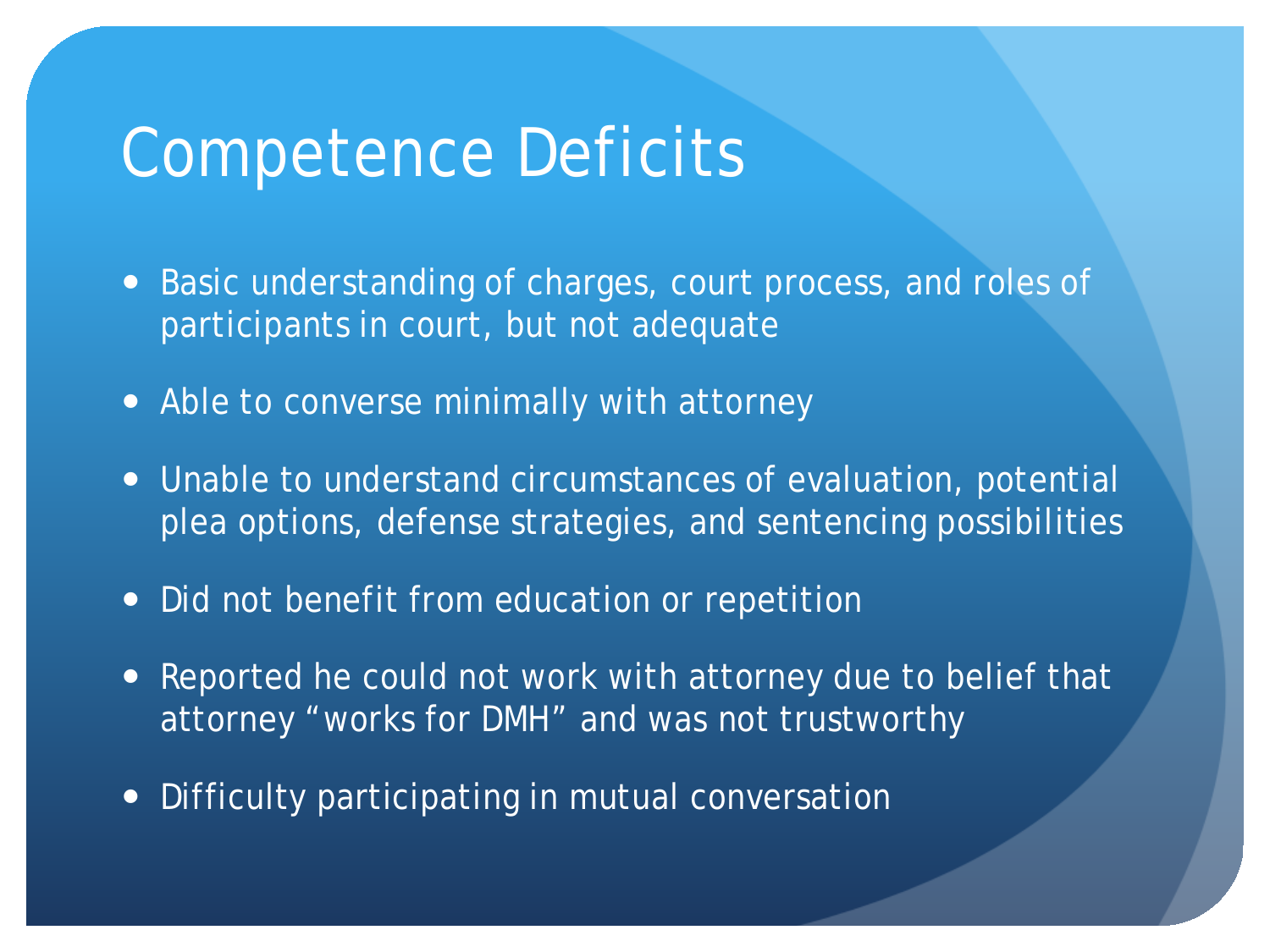| <b>Restorable</b>          | <b>Not Restorable</b>            |
|----------------------------|----------------------------------|
| No charge of murder        | History of psychiatric treatment |
| History of violent crime   | Current charge non-violent*      |
| Many prior convictions     | Psychotic disorder diagnosis     |
| History of criminality     | Complicated history of treatment |
| History of substance abuse | Poor understanding of system     |
|                            | Brain damage/impairment          |
|                            | Intellectual deficit             |
|                            | Male                             |
|                            | Co-morbid MR and MI              |
|                            | Prior state hospitalizations     |
|                            | Treatment resistant              |
|                            | Prior findings of IST            |
|                            | Low GAF (20s)                    |
|                            | *Not operationally defined       |